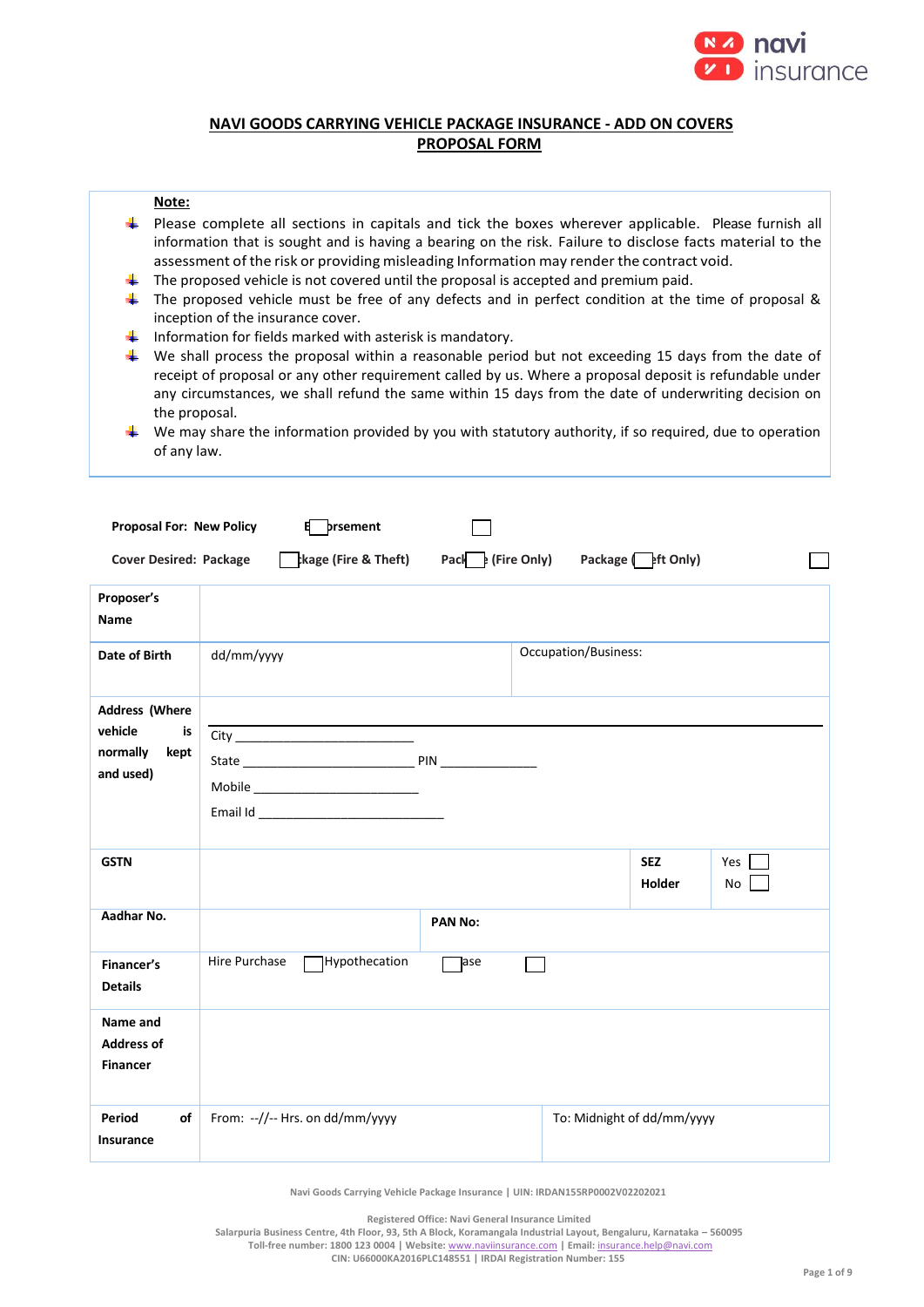

| <b>Details of Vehicle:</b><br>Whether the vehicle is New or Second Hand at the time of Purchase: New<br>Secon land                                |                            |                       |          |                                                     |       |                      |                                                                                                   |                           |                                                    |                              |
|---------------------------------------------------------------------------------------------------------------------------------------------------|----------------------------|-----------------------|----------|-----------------------------------------------------|-------|----------------------|---------------------------------------------------------------------------------------------------|---------------------------|----------------------------------------------------|------------------------------|
| Date of<br><b>Purchase:</b>                                                                                                                       | $M$ $M$ $Y$<br>Y<br>D<br>D |                       |          |                                                     |       |                      |                                                                                                   |                           |                                                    |                              |
| *Vehicle Type: Indigenous                                                                                                                         |                            |                       | Imported |                                                     |       |                      |                                                                                                   |                           |                                                    |                              |
| *Purpose for the which vehicle will be used:<br>Goods Carrying (Private Carrier)<br>Private & Commercial Purpose<br>Any Other - Please specify    |                            |                       |          | pods Carrying (Public Carrier)<br>assenger carrying |       | hin Own Premises     |                                                                                                   |                           |                                                    |                              |
| <b>REGN.</b><br>No                                                                                                                                | <b>Engine</b><br>No        | <b>Chassis</b><br>No. | YOM      | Make                                                | Model | CC/HP/<br><b>GVW</b> | <b>Licensed</b><br>Seating/<br>carrying<br>Capacity<br>Including<br>driver<br>&<br><b>Cleaner</b> | <b>Type</b><br>of<br>Body | Date<br>of<br>Registratio<br>n/Date<br>of Purchase | Place of<br>registrat<br>ion |
| Luggage/ Caravan/ Trailer Registration No.<br><b>Fuel Type:</b><br>Diesel<br>LPG<br>Petrol<br>(Tick Wherever applicable)<br><b>CNG</b><br>Battery |                            |                       |          |                                                     |       |                      |                                                                                                   |                           |                                                    |                              |
| <b>Geographical Location:</b>                                                                                                                     |                            |                       |          |                                                     |       |                      |                                                                                                   |                           |                                                    |                              |
| Type of Road where Vehicle would normally ply:<br>National/State Highways<br>City-Town Roads<br><b>Hilly Road</b><br>District Road                |                            |                       |          |                                                     |       |                      |                                                                                                   |                           |                                                    |                              |
| Nature of Goods carried Normally: Hazardous<br>Non-Hazardous<br>If Hazardous, name of hazardous material:                                         |                            |                       |          |                                                     |       |                      |                                                                                                   |                           |                                                    |                              |
| *Type of Permit<br>National<br>Others_<br>State<br>(Goods Carrying Vehicle):<br><b>Hilly Areas</b><br>Local<br>Zonal                              |                            |                       |          |                                                     |       |                      |                                                                                                   |                           |                                                    |                              |
| If National permit, specify States where vehicle would be plying                                                                                  |                            |                       |          |                                                     |       |                      |                                                                                                   |                           |                                                    |                              |
| Permit Number______________ valid upto<br>D<br>M M Y<br>Y<br>D                                                                                    |                            |                       |          |                                                     |       |                      |                                                                                                   |                           |                                                    |                              |
| *Type of Permit (Passenger Carrying<br>Vehicle):                                                                                                  |                            |                       |          | <b>Stage Carriage</b>                               |       |                      | <b>Contract Carriage</b>                                                                          | ers                       |                                                    |                              |
| <b>YES</b><br><b>NO</b><br>Do you have PUC Certificate?<br>If Yes, please provide PUC No.<br>Y<br>$M$ $M$ $Y$<br>D<br>D<br>valid upto             |                            |                       |          |                                                     |       |                      |                                                                                                   |                           |                                                    |                              |

**Registered Office: Navi General Insurance Limited**

**Salarpuria Business Centre, 4th Floor, 93, 5th A Block, Koramangala Industrial Layout, Bengaluru, Karnataka – 560095**

**Toll-free number: 1800 123 0004 | Website:** [www.naviinsurance.com](http://www.naviinsurance.com/) **| Email:** [insurance.help@navi.com](mailto:insurance.help@navi.com)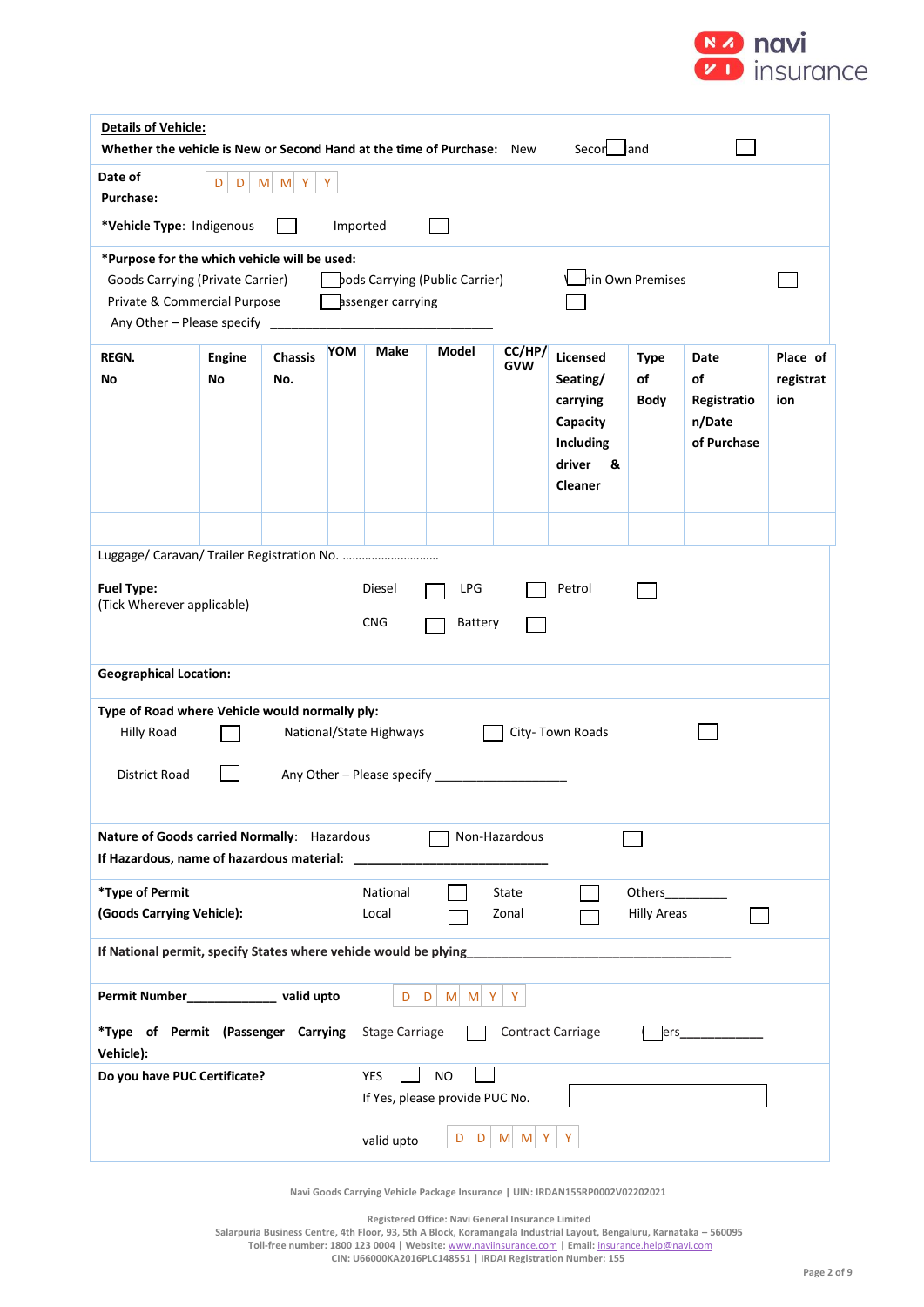

| Do you have Fitness Certificate?<br><b>YES</b><br><b>NO</b><br>If Yes, please provide Fitness certificate No.<br>D<br>D<br>$M$ $M$ $Y$<br>Y<br>valid upto |                                                                                                                                                                                 |            |           |      |              |            |  |
|-----------------------------------------------------------------------------------------------------------------------------------------------------------|---------------------------------------------------------------------------------------------------------------------------------------------------------------------------------|------------|-----------|------|--------------|------------|--|
|                                                                                                                                                           | Vehicle will be used within own premises                                                                                                                                        | <b>YES</b> |           |      |              |            |  |
|                                                                                                                                                           | (Only if not licensed for general road use by RTO)<br>*Is the vehicle owned/hired/leased/permitted or likely to be owned /hired/leased/permitted by state transport authorities |            |           |      |              |            |  |
|                                                                                                                                                           | for the purpose of public transport? YES                                                                                                                                        |            | <b>NO</b> |      |              |            |  |
| <b>Insured Declared Value*</b>                                                                                                                            |                                                                                                                                                                                 |            |           |      |              | Amount (₹) |  |
| 1.                                                                                                                                                        | <b>Insured Declared Value of Vehicle</b>                                                                                                                                        |            |           |      |              | ₹          |  |
| 2.                                                                                                                                                        | Non-Electrical Accessories (other Than manufacturer fitted)                                                                                                                     |            |           |      |              |            |  |
| Sr. No.                                                                                                                                                   | <b>Items Description</b><br>IDV in (₹)                                                                                                                                          |            |           |      |              |            |  |
| 1                                                                                                                                                         |                                                                                                                                                                                 |            |           |      |              |            |  |
| $\overline{2}$                                                                                                                                            |                                                                                                                                                                                 |            |           |      | ₹            |            |  |
| 3                                                                                                                                                         |                                                                                                                                                                                 |            |           |      |              |            |  |
| Total                                                                                                                                                     |                                                                                                                                                                                 |            |           |      |              |            |  |
|                                                                                                                                                           |                                                                                                                                                                                 |            |           |      |              |            |  |
| з.                                                                                                                                                        | Electrical/Electronic Accessories (Other than manufacturer fitted)                                                                                                              |            |           |      |              |            |  |
| Sr. No.                                                                                                                                                   | <b>Items Description</b>                                                                                                                                                        | Make       | Model     | Year | IDV in $(₹)$ |            |  |
| 1.                                                                                                                                                        |                                                                                                                                                                                 |            |           |      |              |            |  |
| 2.                                                                                                                                                        |                                                                                                                                                                                 |            |           |      |              | ₹          |  |
| 3.                                                                                                                                                        |                                                                                                                                                                                 |            |           |      |              |            |  |
| <b>Total</b>                                                                                                                                              |                                                                                                                                                                                 |            |           |      |              |            |  |
|                                                                                                                                                           |                                                                                                                                                                                 |            |           |      |              |            |  |
| External CNG/LPG kit (Not Provided by manufacturer)<br>4.                                                                                                 |                                                                                                                                                                                 |            |           |      |              | ₹          |  |
| Side Car(Two Wheelers)/ Trailers (Private Cars)<br>5.                                                                                                     |                                                                                                                                                                                 |            |           |      |              | ₹          |  |
| <b>Total IDV</b><br>6.                                                                                                                                    |                                                                                                                                                                                 |            |           |      | ₹            |            |  |

**Registered Office: Navi General Insurance Limited**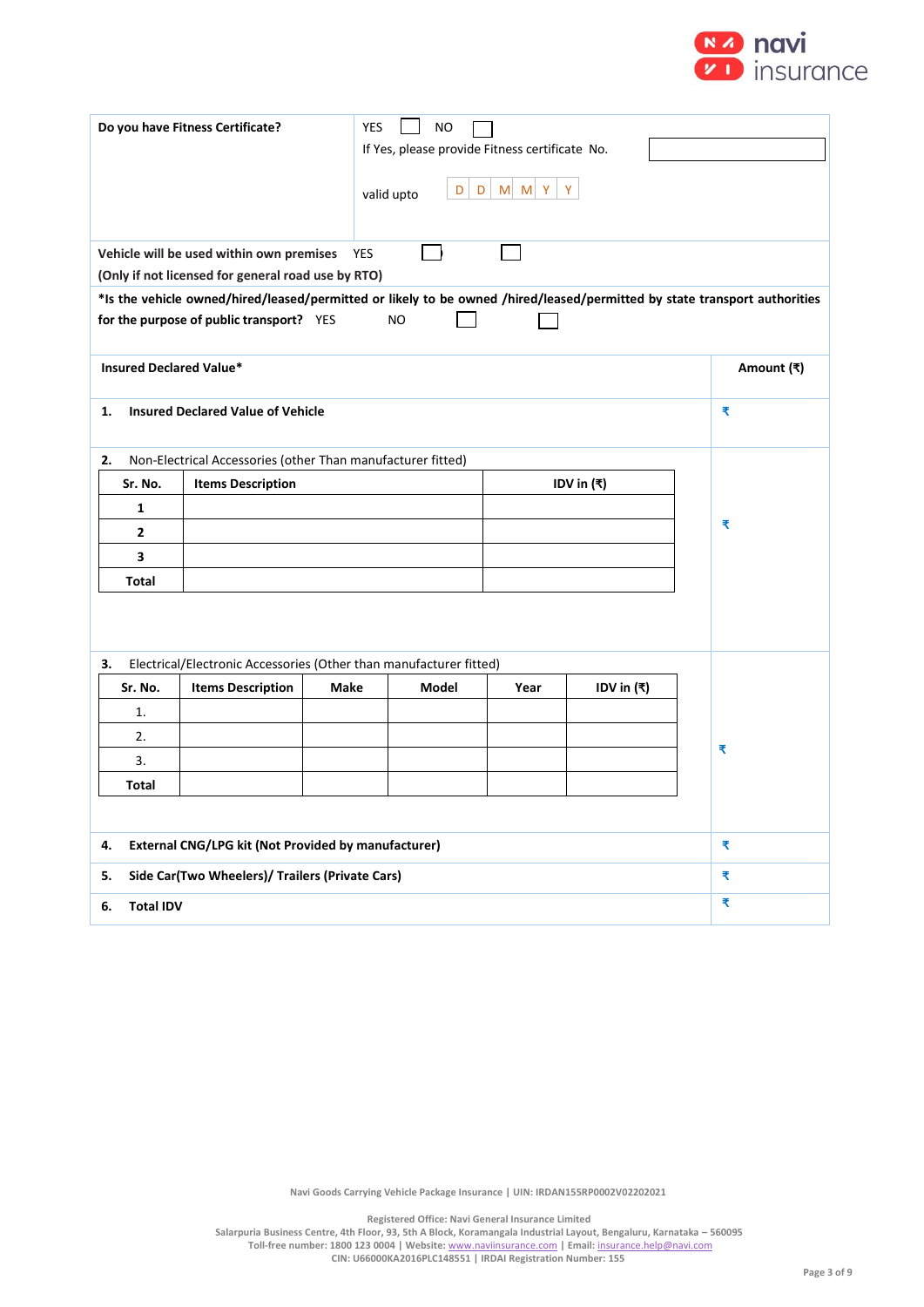

### **Note:**

The Insured's Declared Value (IDV) of the vehicle will be deemed to be the 'SUM INSURED' for the purpose of this tariff and it will be fixed at the commencement of each policy period for each insured vehicle.

The IDV of the vehicle is to be fixed on the basis of manufacturers listed selling price of the brand and model as the vehicle proposed for insurance at the commencement of insurance /renewal and adjusted for depreciation (as per schedule specified below). The IDV of the side car(s) and / or accessories, if any, fitted to the vehicle but not included in the manufacturer's listed selling price of the vehicle is / are also likewise to be fixed.

The schedule of age-wise depreciation as shown below is applicable for the purpose of Total Loss/ Constructive Total Loss (TL/ CTL) claims only. A vehicle will be considered to be a CTL where the aggregate cost of retrieval and / or repair of the vehicle subject to terms and conditions of the policy exceeds 75% of the IDV.

| <b>AGEOFVEHICLE</b>                         | % OF DEPRECIATION FOR FIXING IDV |
|---------------------------------------------|----------------------------------|
|                                             |                                  |
| Not exceeding 6 months                      | 5%                               |
| Exceeding 6 months but not exceeding 1 year | 15%                              |
| Exceeding 1 year but not exceeding 2 years  | 20%                              |
| Exceeding 2 year but not exceeding 3 years  | 30%                              |
| Exceeding 3 year but not exceeding 4 years  | 40%                              |
| Exceeding 4 year but not exceeding 5 years  | 50%                              |

Note. **IDV of obsolete models of vehicles (i.e. Models which the manufacturers have discontinued to manufacture) and vehicles beyond 5 years of age will be determined on the basis of an understanding between the insurer and the insured.**

#### **PREVIOUS INSURER DETAILS\***

| Policy Number<br>&<br>Name<br>οf<br>Date<br>Address of the<br>Expiry<br>Policy Issuing<br>Office                                                    |                                                   |      | of<br>Type<br>Cover. | Claims Lodged during the Preceding 5 Years |  |  |  |
|-----------------------------------------------------------------------------------------------------------------------------------------------------|---------------------------------------------------|------|----------------------|--------------------------------------------|--|--|--|
|                                                                                                                                                     | Liability<br>Only/Package<br>/Others<br>(Specify) | Year | Number               | Amount                                     |  |  |  |
|                                                                                                                                                     |                                                   |      |                      |                                            |  |  |  |
|                                                                                                                                                     |                                                   |      |                      |                                            |  |  |  |
|                                                                                                                                                     |                                                   |      |                      |                                            |  |  |  |
|                                                                                                                                                     |                                                   |      |                      |                                            |  |  |  |
|                                                                                                                                                     |                                                   |      |                      |                                            |  |  |  |
| Are you entitled to a NO CLAIM BONUS from your previous insurer -<br>Yes<br>No l<br>% please attach renewal notice from previous insurer.<br>If YES |                                                   |      |                      |                                            |  |  |  |
|                                                                                                                                                     |                                                   |      |                      |                                            |  |  |  |
| Has any Insurance Company Ever Declined/Cancelled /Refused Renewal/Imposed special condition or excess – Yes/No<br>If Yes,                          |                                                   |      |                      |                                            |  |  |  |
| reason and details thereof:                                                                                                                         |                                                   |      |                      |                                            |  |  |  |

**Navi Goods Carrying Vehicle Package Insurance | UIN: IRDAN155RP0002V02202021**

**Registered Office: Navi General Insurance Limited**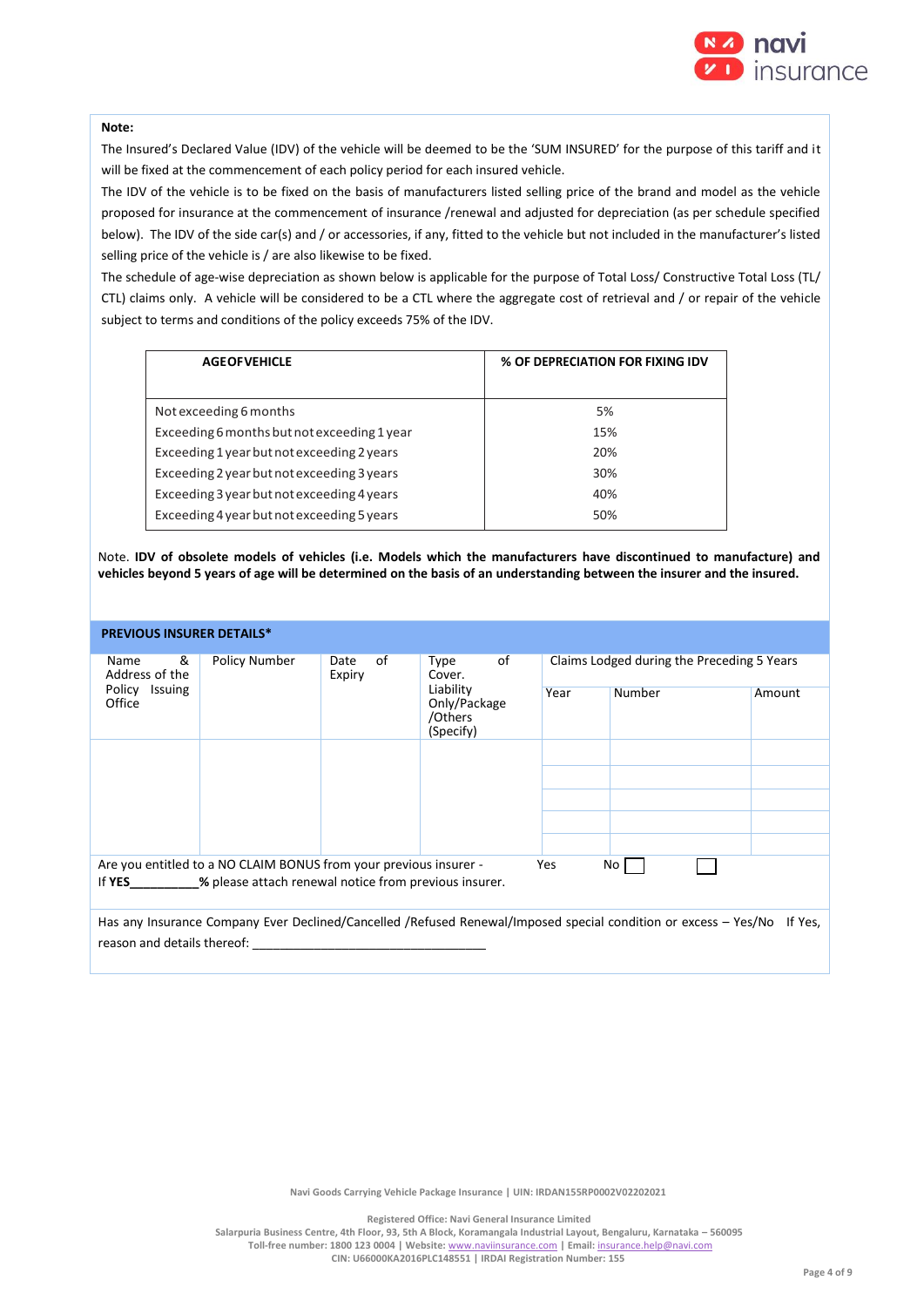

| Personal Accident Cover for Owner Driver is<br>compulsory. Please give details of nomination:<br>Note:<br>Personal Accident cover for Owner Driver is<br>1.<br>compulsory for Sum Insured of Rs.15,00,000/<br>Compulsory PA cover to owner driver cannot<br>2.<br>be granted where a vehicle is owned by a<br>company, a partnership firm or a similar<br>body corporate or where the owner-driver<br>does not hold an effective driving license.<br>Do you already have a 24 hour Personal<br>з.<br>Accident cover against Death and Permanent<br>Disability (Total and Partial) for Capital Sum<br>Insured of at least Rs.15 lacs? | (a)<br>Name of the Nominee & Age:<br>(b)<br>Relationship<br>(c)<br>Name of the Appointee<br>(If Nominee is a Minor)<br>(d)<br>Relationship to the Nominee :<br>Yes/No, if yes, Sum Insured: _______       |
|--------------------------------------------------------------------------------------------------------------------------------------------------------------------------------------------------------------------------------------------------------------------------------------------------------------------------------------------------------------------------------------------------------------------------------------------------------------------------------------------------------------------------------------------------------------------------------------------------------------------------------------|-----------------------------------------------------------------------------------------------------------------------------------------------------------------------------------------------------------|
| <b>EXTENSIONS</b><br>(Tick on relevant option and provide details wherever applicable)                                                                                                                                                                                                                                                                                                                                                                                                                                                                                                                                               |                                                                                                                                                                                                           |
| Whether extension of geographical area to the<br>following countries?<br>(Bangladesh, Bhutan, Maldives, Nepal, Pakistan and<br>Sri Lanka.)<br>Do you wish to cover Overturning Risk for<br>SpecifiedMiscellaneous vehicle?                                                                                                                                                                                                                                                                                                                                                                                                           | Yes/No<br>If 'Yes' state, the name of the countries.<br>1)<br>2)<br><u> 1989 - Johann Barn, mars and de Branch Barn, mars and de Branch Barn, mars and de Branch Barn, mars and de Br</u><br>3)<br>Yes/No |
| Do you wish to cover loss of or damage to lamps tyres<br>tubes mudguards bonnet side parts bumpers and<br>paint work (IMT 21)?                                                                                                                                                                                                                                                                                                                                                                                                                                                                                                       | Yes/No                                                                                                                                                                                                    |
| Whether<br><b>Vehicle</b><br>the<br>belongs<br>Foreign<br>to<br>Embassy/Consulate                                                                                                                                                                                                                                                                                                                                                                                                                                                                                                                                                    | Yes/No                                                                                                                                                                                                    |
| <b>Liability to Third Parties</b><br>Do you wish to restrict the above limits to the<br>statutory TPPD Liability limit of Rs.6000/- only?<br>(The policy provides Third Party Property Damage<br>(TPPD of Rs.7.5 Lakhs).                                                                                                                                                                                                                                                                                                                                                                                                             | Yes/No                                                                                                                                                                                                    |
| Do you wish to include Personal Accident (P.A.) Cover<br>for paid drivers, cleaners and conductors?<br>If yes, give the number of persons and Capital Sum<br>Insured (CSI) opted. The maximum CSI available per<br>person is Rs.2 lakhs.<br>(In multiples of Rs. 10,000 for Seating capacity as per                                                                                                                                                                                                                                                                                                                                  | Yes/No<br>Number of Persons<br>CSI opted (Rs.)                                                                                                                                                            |
| RC including driver)                                                                                                                                                                                                                                                                                                                                                                                                                                                                                                                                                                                                                 |                                                                                                                                                                                                           |

**Registered Office: Navi General Insurance Limited**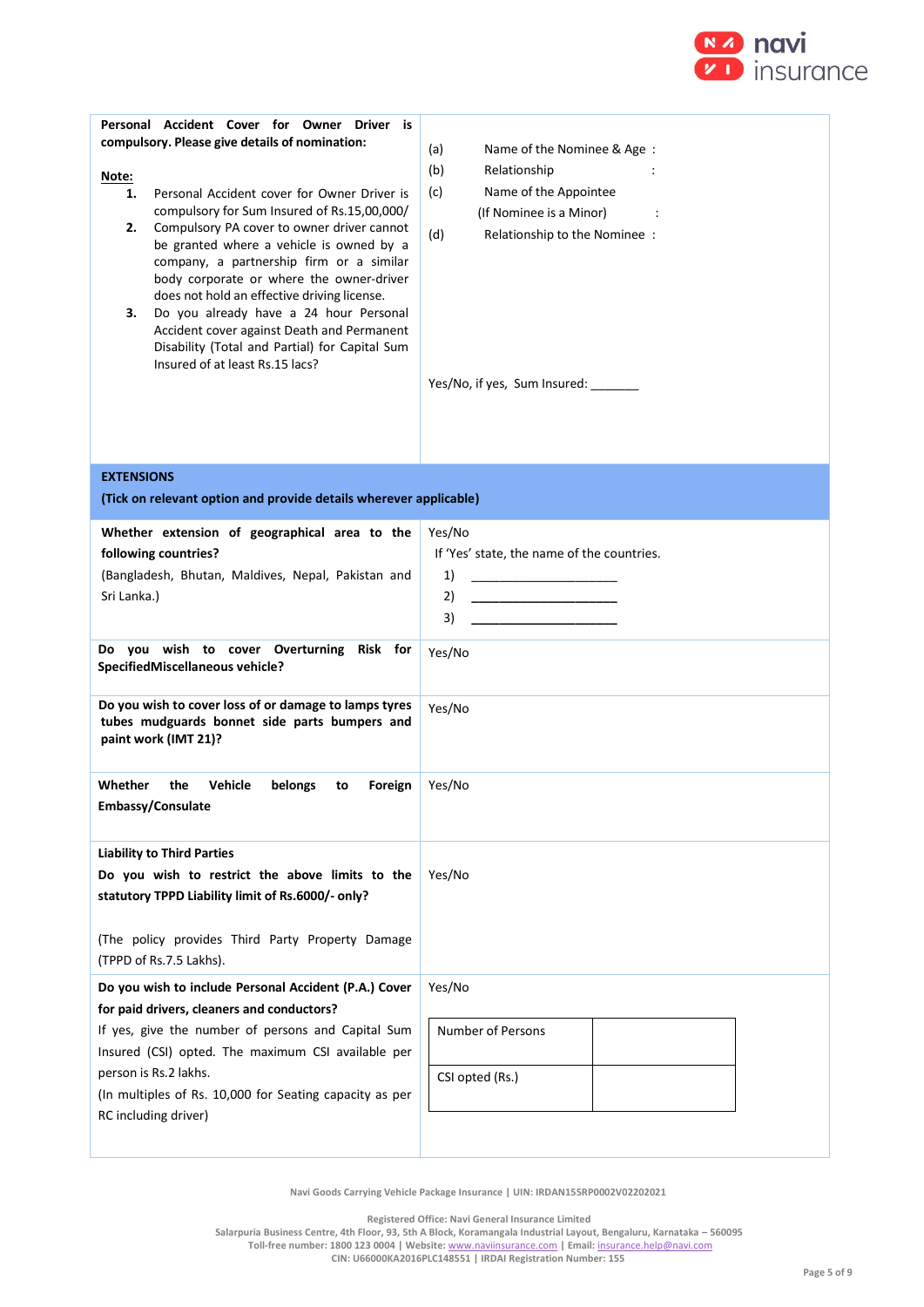

| Do You wish to include P.A Cover for unnamed                                    | Yes/No                                                          |            |                                                                     |              |
|---------------------------------------------------------------------------------|-----------------------------------------------------------------|------------|---------------------------------------------------------------------|--------------|
| persons hirer/pillion passengers (Two Wheelers)?                                |                                                                 |            |                                                                     |              |
| If yes, give the number of persons and Capital Sum                              | <b>Number of Persons</b>                                        |            |                                                                     |              |
| Insured (CSI) opted. The maximum CSI available per                              |                                                                 |            |                                                                     |              |
| person is Rs.2 lakhs.                                                           | CSI opted (Rs.)                                                 |            |                                                                     |              |
| (In multiples of Rs. 10,000 for Seating capacity as per<br>RC including driver) |                                                                 |            |                                                                     |              |
|                                                                                 |                                                                 |            |                                                                     |              |
| Do you wish to include legal liability Cover to                                 | Yes/No                                                          |            |                                                                     |              |
|                                                                                 |                                                                 |            |                                                                     |              |
| A) Driver/Conductor/Cleaner                                                     | No. Of persons __________                                       |            |                                                                     |              |
| B) Other employees                                                              | No. Of persons __________                                       |            |                                                                     |              |
| C) Non-fare paying passenger                                                    | No. Of persons ___________                                      |            |                                                                     |              |
| <b>OTHER INFORMATION</b>                                                        |                                                                 |            |                                                                     |              |
| (Tick on relevant option and provide details wherever applicable)               |                                                                 |            |                                                                     |              |
| Whether the vehicle is used for driving tuitions?                               | Yes/No                                                          |            |                                                                     |              |
|                                                                                 |                                                                 |            |                                                                     |              |
| Whether vehicle is designed for use of Blind/                                   | Yes/No                                                          |            |                                                                     |              |
| handicapped/mentally challenged persons and                                     |                                                                 |            |                                                                     |              |
| duly endorsed as such by RTA?                                                   |                                                                 |            |                                                                     |              |
|                                                                                 |                                                                 |            |                                                                     |              |
| Whether vehicle is fitted with fibre glass tank?                                | Yes/No                                                          |            |                                                                     |              |
|                                                                                 |                                                                 |            |                                                                     |              |
| Are you an existing customer of Navi General                                    | Yes/No<br>Please provide Policy No: _________________________or |            |                                                                     |              |
| Insurance?                                                                      | Customer ID                                                     |            |                                                                     |              |
|                                                                                 |                                                                 |            |                                                                     |              |
| Is your vehicle fitted with any vehicle tracking<br>Device?                     | Yes/No                                                          |            |                                                                     |              |
|                                                                                 | If yes please specify                                           |            |                                                                     |              |
| Is the vehicle fitted with the any Anti-Theft                                   | Yes/No                                                          |            |                                                                     |              |
| Device approved by the ARAI, Pune?                                              |                                                                 |            | If yes, attach Certificate of Installation in the vehicle issued by |              |
|                                                                                 | Automobile Association of India                                 |            |                                                                     |              |
| <b>Details of Driver</b>                                                        |                                                                 |            | <b>Driving</b>                                                      | Age          |
|                                                                                 |                                                                 |            | Experience                                                          |              |
| <b>Owner Driver</b>                                                             |                                                                 |            |                                                                     |              |
| <b>Others</b>                                                                   |                                                                 |            |                                                                     |              |
| If Others, please specify relation to insured:                                  | (Please fill in the details)                                    |            |                                                                     |              |
|                                                                                 |                                                                 |            |                                                                     |              |
| Any Physical infirmity/defective vision or Hearing?<br>If yes provide details:  |                                                                 |            |                                                                     |              |
|                                                                                 |                                                                 |            |                                                                     |              |
| Provide details of any Accident or Impending<br>Prosecution.                    | Drivers Name                                                    | Date<br>of | Circumstances of                                                    | Loss/Cost in |
|                                                                                 |                                                                 | Accident   | Accident                                                            | (₹)          |
|                                                                                 |                                                                 |            |                                                                     |              |
| Any Other Relevant Information?                                                 |                                                                 |            |                                                                     |              |
|                                                                                 |                                                                 |            |                                                                     |              |

**Registered Office: Navi General Insurance Limited**

**Salarpuria Business Centre, 4th Floor, 93, 5th A Block, Koramangala Industrial Layout, Bengaluru, Karnataka – 560095 Toll-free number: 1800 123 0004 | Website:** [www.naviinsurance.com](http://www.naviinsurance.com/) **| Email:** [insurance.help@navi.com](mailto:insurance.help@navi.com)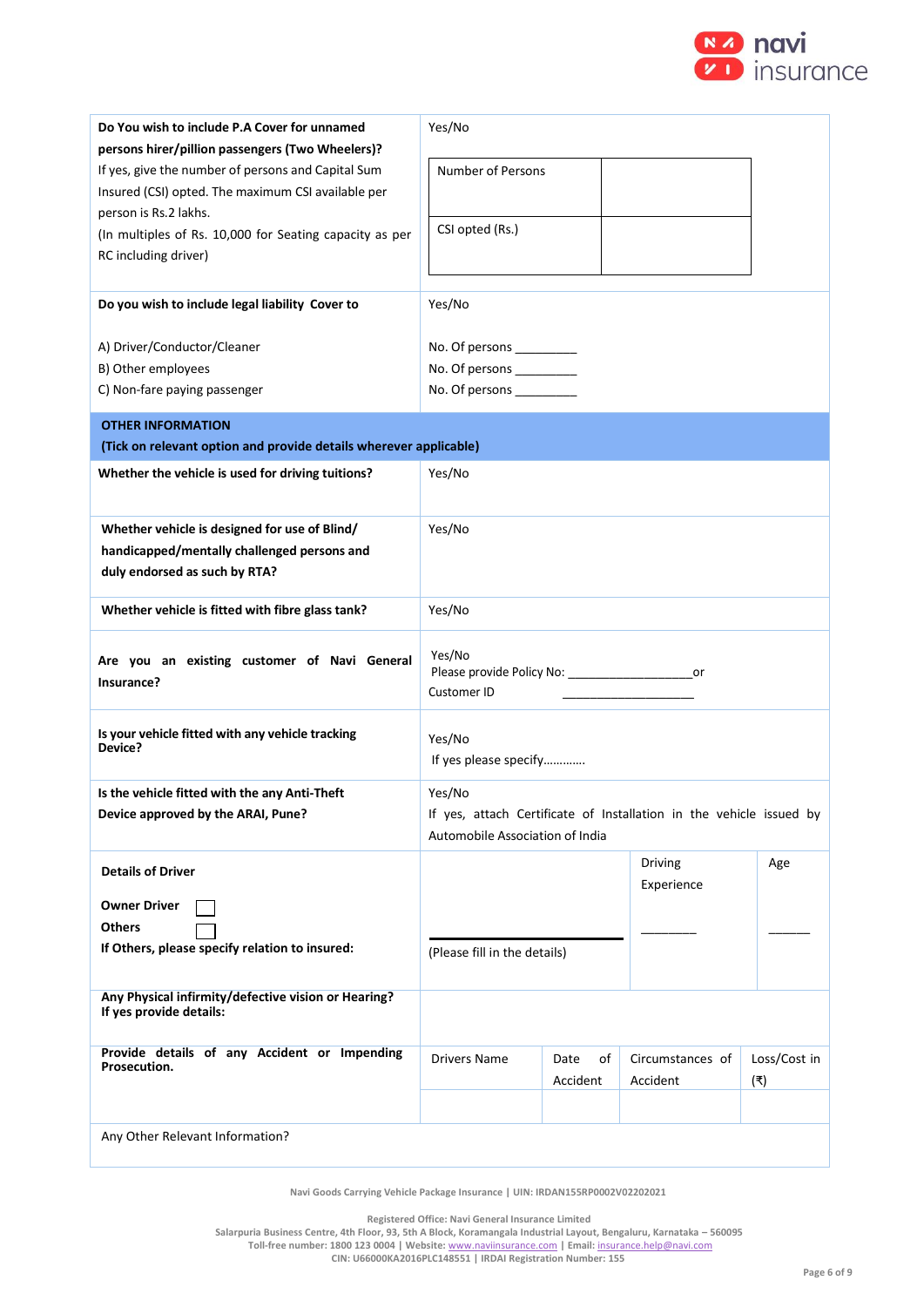

| <b>ADD ON COVERS</b>                                                          |                                                                                                                                                                                                                                                    |                                        |                      |                                              |   |                            |
|-------------------------------------------------------------------------------|----------------------------------------------------------------------------------------------------------------------------------------------------------------------------------------------------------------------------------------------------|----------------------------------------|----------------------|----------------------------------------------|---|----------------------------|
| (Can be opted on payment of additional premium)                               |                                                                                                                                                                                                                                                    |                                        |                      |                                              |   |                            |
| 1. Zero Dep Cover<br>□                                                        |                                                                                                                                                                                                                                                    |                                        |                      |                                              |   |                            |
|                                                                               | No of Claims Without Deductible $\square$ Or With Deductible $\square$                                                                                                                                                                             |                                        |                      |                                              |   |                            |
|                                                                               |                                                                                                                                                                                                                                                    | Deductible Amount                      |                      |                                              |   |                            |
|                                                                               | 2. Consumable Expense $\Box$<br>3. Return to Invoice<br>□                                                                                                                                                                                          |                                        |                      |                                              |   |                            |
| 4. EMI Protector<br>□                                                         |                                                                                                                                                                                                                                                    |                                        |                      | 5. Engine Protector                          | □ |                            |
| (Covers upto3 EMI)                                                            |                                                                                                                                                                                                                                                    |                                        |                      | <b>Without Deductible</b>                    | □ |                            |
|                                                                               |                                                                                                                                                                                                                                                    |                                        | Or                   |                                              |   |                            |
|                                                                               |                                                                                                                                                                                                                                                    |                                        | With Deductible<br>□ |                                              |   |                            |
|                                                                               |                                                                                                                                                                                                                                                    |                                        |                      | Deductible Amount                            |   |                            |
| 6. Loss of Income*<br>$\Box$                                                  |                                                                                                                                                                                                                                                    |                                        |                      |                                              |   |                            |
|                                                                               | Time Excess 7 days for Two & Three wheeler GCV's and 10 days                                                                                                                                                                                       |                                        |                      | Do you wish to remove or reduce time excess? |   |                            |
| in case of other classes of GCV's                                             |                                                                                                                                                                                                                                                    |                                        | No $\Box$ Yes $\Box$ |                                              |   |                            |
|                                                                               |                                                                                                                                                                                                                                                    |                                        |                      | If Yes, By how many no. of days              |   |                            |
| <b>PREMIUM PAYMENT AND BANK DETAILS</b>                                       |                                                                                                                                                                                                                                                    |                                        |                      |                                              |   |                            |
|                                                                               |                                                                                                                                                                                                                                                    |                                        |                      |                                              |   |                            |
| <b>Payment Option:</b>                                                        | Cheque $\square$                                                                                                                                                                                                                                   | Demand Draft $\square$                 |                      | Fund Transfer $\square$                      |   | Pay Order □                |
| <b>Premium Amount:</b>                                                        | Debit Card $\square$<br>₹                                                                                                                                                                                                                          | Credit Card $\Box$<br>Amount in Words: |                      |                                              |   |                            |
|                                                                               |                                                                                                                                                                                                                                                    |                                        |                      |                                              |   |                            |
|                                                                               | For Cheque/DD/PO (Payable in favour of Navi General Insurance Company Limited)                                                                                                                                                                     |                                        |                      |                                              |   |                            |
| <b>Account</b>                                                                |                                                                                                                                                                                                                                                    |                                        |                      |                                              |   |                            |
| <b>Holder Name</b>                                                            |                                                                                                                                                                                                                                                    |                                        |                      |                                              |   |                            |
| <b>Instrument Number</b>                                                      |                                                                                                                                                                                                                                                    | <b>Instrument Date</b>                 |                      |                                              |   |                            |
| <b>Instrument Amount</b><br>Credit/DebitCard No.                              |                                                                                                                                                                                                                                                    | <b>Bank Name</b><br><b>Expiry Date</b> |                      |                                              |   |                            |
| <b>Fund Transfer/Wallet</b><br>$\ddot{\phantom{a}}$                           |                                                                                                                                                                                                                                                    | <b>Transaction Number:</b>             |                      |                                              |   |                            |
| <b>Name of Bank/Wallet</b><br>$\ddot{\phantom{a}}$                            |                                                                                                                                                                                                                                                    |                                        |                      |                                              |   |                            |
| <b>PAN Number</b><br>$\ddot{\phantom{a}}$                                     |                                                                                                                                                                                                                                                    | <b>TAN Number</b>                      |                      |                                              |   |                            |
| Note:                                                                         |                                                                                                                                                                                                                                                    |                                        |                      |                                              |   |                            |
|                                                                               | As per the Regulatory requirements, we can affect payment of the refund (if any) and or claims only through Electronic<br>Clearing System (ECS) / National Electronic Funds Transfer (NEFT) / Real Time Gross Settlement (RTGS) / Interbank Mobile |                                        |                      |                                              |   |                            |
|                                                                               | Payment Service (IMPS). If the premium payment mode is other than cheque, please provide your account details as                                                                                                                                   |                                        |                      |                                              |   |                            |
| mentioned below for refund purposes.                                          |                                                                                                                                                                                                                                                    |                                        |                      |                                              |   |                            |
| IFSC/MICR Code<br><b>Account No.</b>                                          |                                                                                                                                                                                                                                                    |                                        |                      |                                              |   |                            |
| UPI ID                                                                        |                                                                                                                                                                                                                                                    | Branch Name:                           |                      |                                              |   |                            |
| <b>Type of Account</b>                                                        | Bank's Account<br>Saving<br>□                                                                                                                                                                                                                      | Current Account $\square$              |                      |                                              |   |                            |
|                                                                               | Others (Please Specify) □                                                                                                                                                                                                                          |                                        |                      |                                              |   |                            |
|                                                                               | ELECTRONIC INSURANCE ACCOUNT DETAILS OF PROPOSER                                                                                                                                                                                                   |                                        |                      |                                              |   |                            |
| (Email Id is mandatory)                                                       |                                                                                                                                                                                                                                                    |                                        |                      |                                              |   |                            |
| Do you have an EIA                                                            | $\Box$ Yes<br>$\Box$ No                                                                                                                                                                                                                            |                                        |                      | If No, do you wish to apply for EIA          |   | $\square$ Yes<br>$\Box$ No |
| If Yes, please quote the EIA number                                           |                                                                                                                                                                                                                                                    |                                        | $>\,>$<br><<         |                                              |   |                            |
| If applied, please mention your preferred Insurance Repository<br>$\gt$<br><< |                                                                                                                                                                                                                                                    |                                        |                      |                                              |   |                            |
| *Email Id (Registered with Insurance Repository)                              |                                                                                                                                                                                                                                                    |                                        |                      | <<                                           |   | $\,>$                      |
|                                                                               | Your Policy will be credited in your EIA account and your address details as mentioned in the EIA shall override the address                                                                                                                       |                                        |                      |                                              |   |                            |
|                                                                               | provided in this proposal for Insurance. We request you to inform the Repository of any changes in the details immediately.                                                                                                                        |                                        |                      |                                              |   |                            |
| <b>Declaration:</b>                                                           |                                                                                                                                                                                                                                                    |                                        |                      |                                              |   |                            |
|                                                                               | "I/We desire to insure with NAVI GENERAL INSURANCE LTD ("Company") in respect of the vehicle described in this proposal                                                                                                                            |                                        |                      |                                              |   |                            |
|                                                                               | Navi Goods Carrying Vehicle Package Insurance   UIN: IRDAN155RP0002V02202021                                                                                                                                                                       |                                        |                      |                                              |   |                            |

**Registered Office: Navi General Insurance Limited**

**Toll-free number: 1800 123 0004 | Website:** [www.naviinsurance.com](http://www.naviinsurance.com/) **| Email:** [insurance.help@navi.com](mailto:insurance.help@navi.com)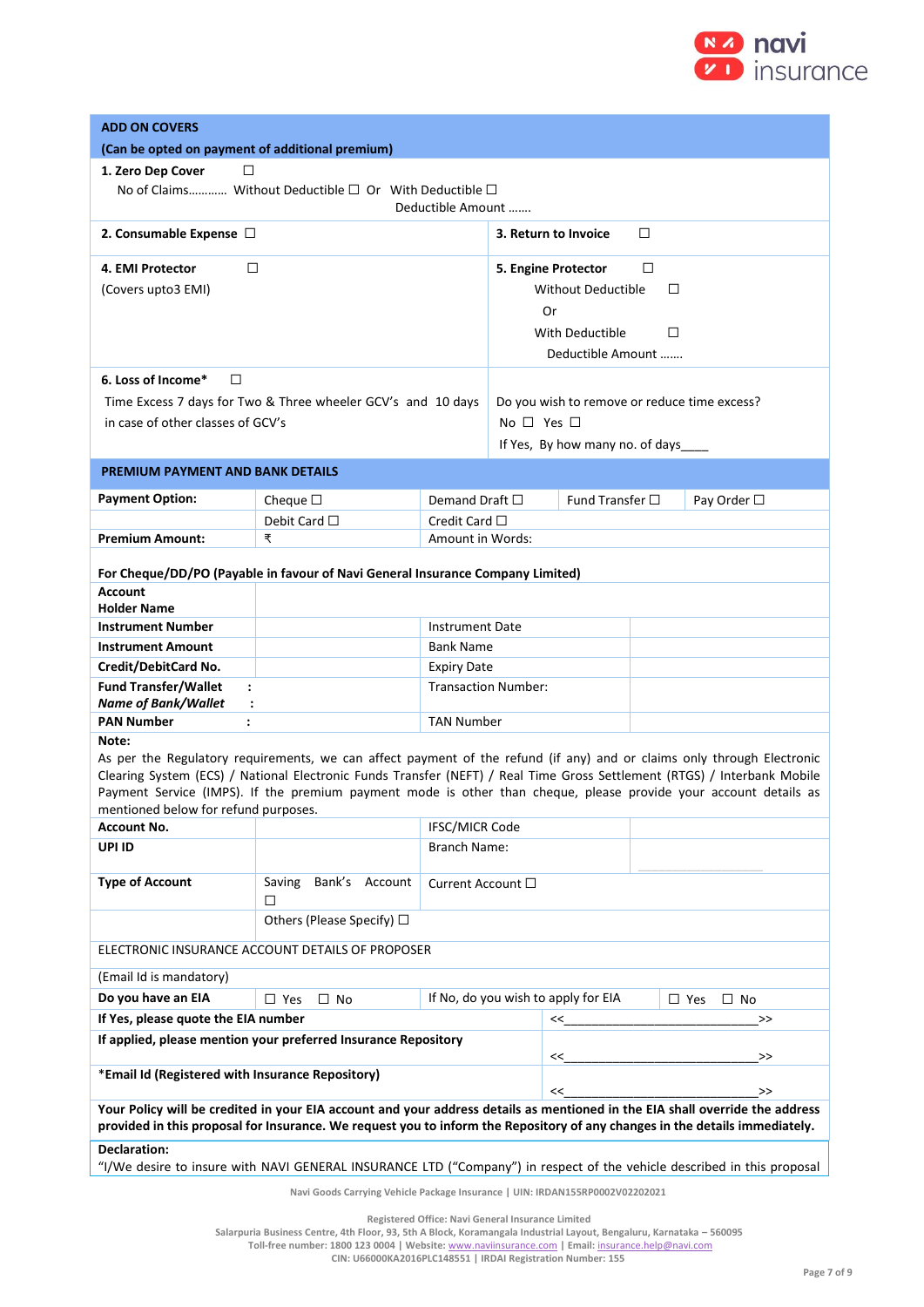

form and statements contained herein, shared by me digitally or otherwise either through Company website, emails, Mobile application or any such mode of communication are true and accurate representations. I/We undertake and confirm that:

- a) If any of the statements made herein are found to be false or incorrect, the benefits under this policy would stand forfeited.
- b) This application and declaration shall be promissory and shall be the basis of contract between me/us and the Company.
- c) I/We have read and understood the coverages, the terms and conditions and accept the Company's policy of insurance along with said conditions.
- d) If any additions or alterations are carried out by me/us in this proposal form or if there is any change in the information submitted by me/us after the submission of this proposal form, then the same would be conveyed to the Company immediately, failing which the benefits under the policy would stand forfeited.
- e) The Company may take appropriate measures to capture the voice log for all telephonic transactions carried out by me/us as required by the procedure/regulations internal or external to the Company and shall not hold the Company responsible or liable for relying/using such recorded telephonic conversation.
- f) The insurance would be effective only on acceptance of this application by the Company and the payment of requisite premium in advance. In the event of non-realization of the Cheque or non-receipt of the amount of premium by the company, the policy shall be deemed cancelled "ab initio" and the Company shall not be responsible for any liabilities of whatsoever nature under this policy.
- g) I/We agree to receive "Certificate of Insurance and Policy Schedule" only and shall access the policy terms, conditions and exclusions on the company's website.
- h) I/We hereby confirm that all premiums have been/will be paid from bonafide sources and no premiums have been/will be paid out of proceeds of crime related to any of the offence listed in Prevention of Money Laundering Act, 2002. I understand that the Company has the right to call for documents to establish sources of funds.
- i) I hereby authorize the Company to notify me through email, SMS, or any other electronic mode any information pertaining to my proposal, policy document, claim servicing etc.

# **Declaration for No Claim Bonus (if NCB claimed but confirmation from previous insurer not submitted).**

I/We declare that the rate of NCB claimed by me/us is correct and that NO CLAIM has arisen in the expiring Policy Period (Copy of Policy enclosed). I/We further undertake that if this declaration is found incorrect, all benefits under the Policy in respect of Section I of the Policy will stand forfeited.

**Place:**

# **Date: Signature of Proposer**

| INTERMEDIARY DETAILS (FOR OFFICE USE ONLY) |                                     |  |  |  |
|--------------------------------------------|-------------------------------------|--|--|--|
| <b>Branch Office</b>                       | <b>Intermediary Code</b>            |  |  |  |
| Branch Code                                | <b>Intermediary Name</b>            |  |  |  |
| Business Sector Urban/Rural/Social         | Intermediary contact Number         |  |  |  |
| Point of Sale Person Name                  | Point of Sale Person Contact Number |  |  |  |

**Navi Goods Carrying Vehicle Package Insurance | UIN: IRDAN155RP0002V02202021**

**Registered Office: Navi General Insurance Limited**